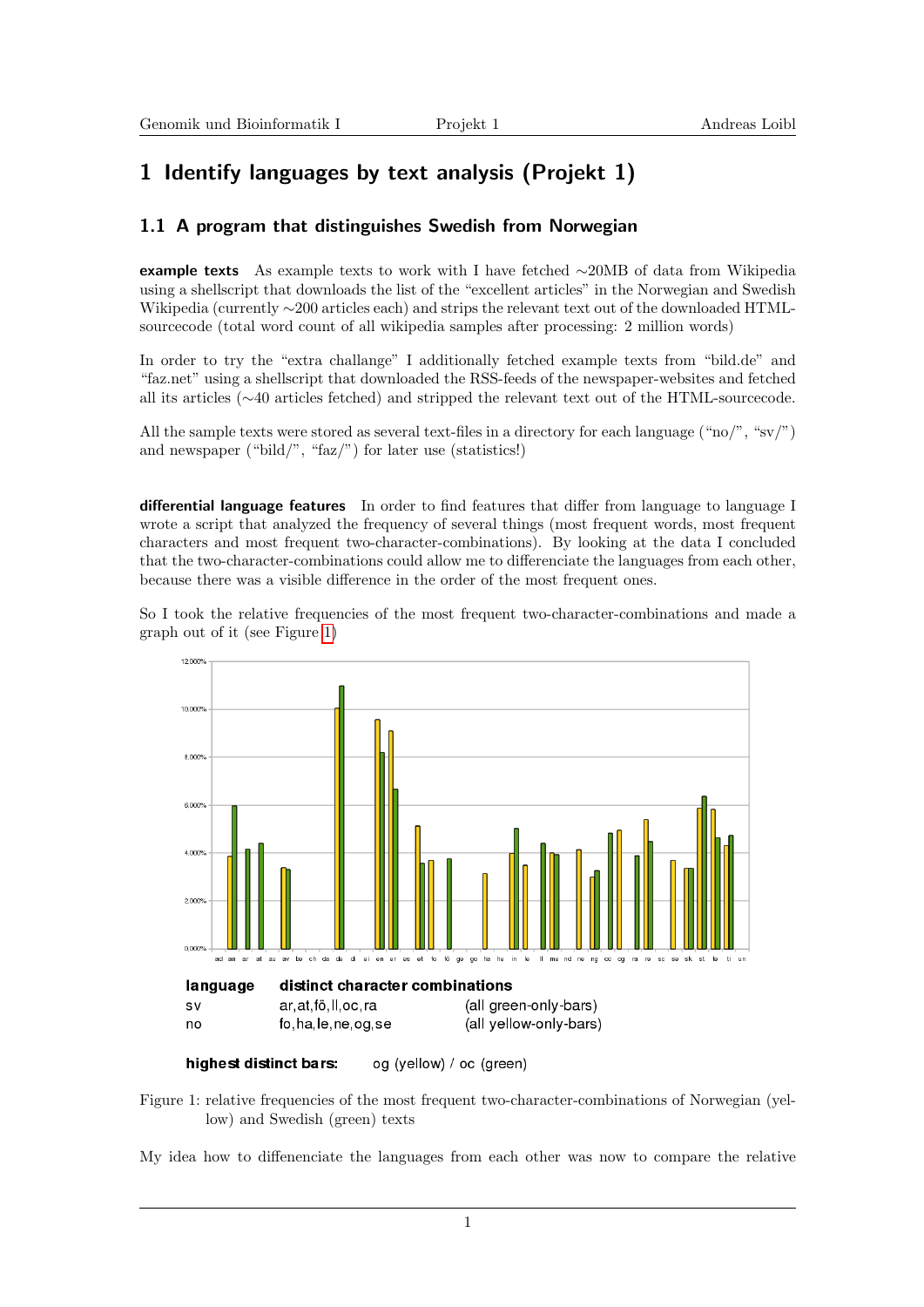|  | Genomik und Bioinformatik I |  |
|--|-----------------------------|--|
|--|-----------------------------|--|

frequencies of the two-character-combinations which showed the highest deviation for particular languages in the graph.

So I wrote a initial R program that compared the frequency of "oc", "og" (and "ei" for German, for the "extra challange") in a given file.

testing Then I wrote a script that called my inital R program several times with a portion of text of different length for each language and summed up the results.

I put these results into a graph (see Figure [2\)](#page-1-0), then I tried to improve my R program using the results I got out of the graph and repeated the test run...



<span id="page-1-0"></span>Figure 2: recognition results of the initial program with random Swedish (red) sample text portions with various lengths from 10 to 1000 characters

I repeated to improve and test the program until the graph showed a better recognition rate than the initial graph (see Figure [3\)](#page-2-0): I adjusted the limits of the relative frequencies (i.e. how much percentage points are necessary for the relative frequency of a two-character-combination to identify a language) and I added a fallback routine which is called when the language couldn't be identified in the first run. This routine is just like the main one, but it searches for other language-specific two-character-combinations (as you can see in Figure [1](#page-0-0) there are more than just "og" and "oc", in my case I'm using "ar" and "se"). This fallback routine increases the possibility for a short text to be identified, because especially in short texts there might be no occourrences of "og" and "oc" at all, and without this fallback it would simply not get identified, whereas with this fallback it has got a "second chance".

error rates The estimated error rates are (roughly) apparent from the graph of Figure [3,](#page-2-0) but here are the values for the lengths 20, 200 and 2000 (as requested):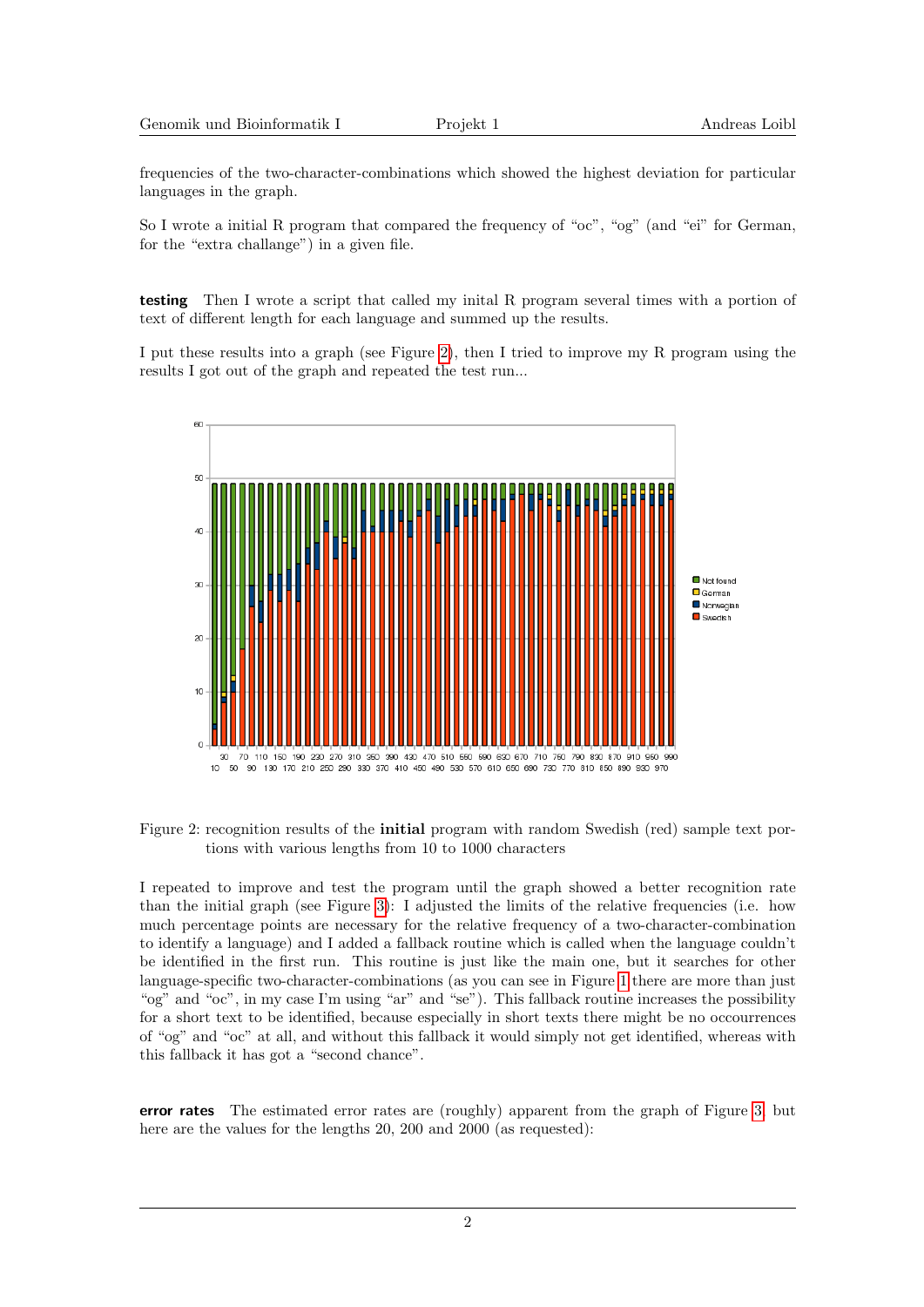

<span id="page-2-0"></span>Figure 3: recognition results of the improved program with random Swedish (red) sample text portions with various lengths from 10 to 1000 characters

| length | language  | identified correctly | identified incorrectly | not identified | $#$ tests  |
|--------|-----------|----------------------|------------------------|----------------|------------|
| 20     | Swedish   | 134 (26%)            | $16(3.2\%)$            | 349 (69.8%)    | 500        |
| 20     | Norwegian | $101(20.2\%)$        | $52(10.4\%)$           | 346 $(69.2\%)$ | 500        |
| 200    | Swedish   | 245 $(81.6\%)$       | $40(13.3\%)$           | 14 (4.6%)      | 300        |
| 200    | Norwegian | 236 $(78.6\%)$       | 43 $(14.3\%)$          | $20(6.6\%)$    | 300        |
| 2000   | Swedish   | 190(95%)             | $9(4.5\%)$             | $0(0\%)$       | <b>200</b> |
| 2000   | Norwegian | 191 $(95.5\%)$       | $8(4\%)$               | $0(0\%)$       | <b>200</b> |

## limitations

- the alogrithm uses statistical analysis which can never detect the language for sure, you can only assume that for a certian probability (depending on factors like length, type of text, ...) the computed result is right.
- the shorter the portion of text is the lower the probability of a correct language detection is (see graph Figure [3](#page-2-0) or table error rates)
- if the text contains large amounts of non-language-elements (like names, formulas or other data) the detection is likely to be wrong because these non-language-elements can't be stripped out and will be used for language detection, which may falsify the result.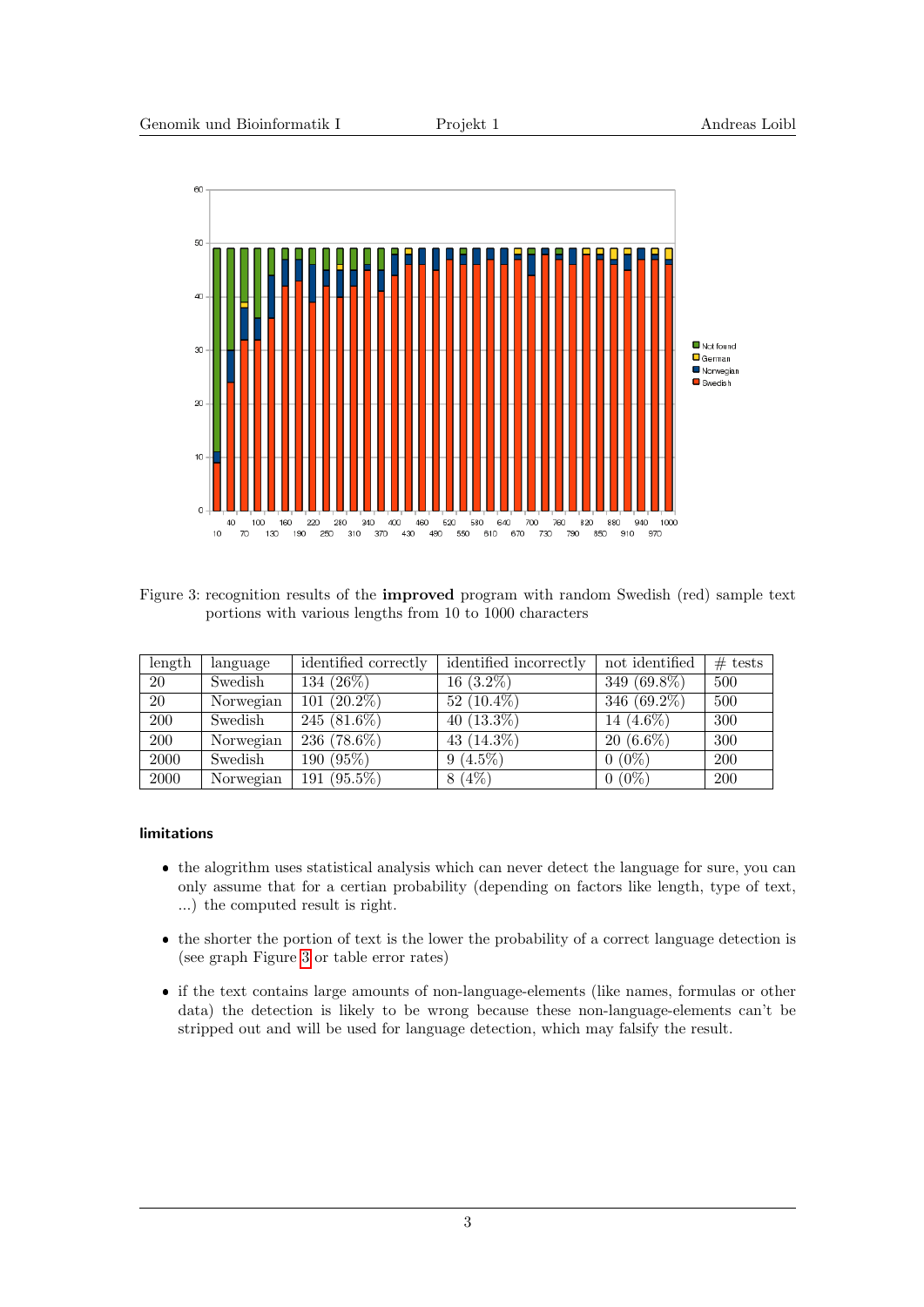## 1.2 "Extra challenge": distinguish texts taken from the FAZ from those you find in Bild

algorithm This algorithm is based on the assumption that a text with a high count of "?" and "!" is likely to be a "Bild"-text, because Bild quite often uses sensational expressions, in contrast to the FAZ, which uses a more complex and less emotional language.

error rates The error rates for distinguishing Bild from FAZ are worse than those for Swedish from Norwegian (see Figures [4](#page-3-0) and [5\)](#page-4-0). Much longer texts are needed to be able to identify either Bild or FAZ.



<span id="page-3-0"></span>Figure 4: recognition results with random Bild (red) sample text portions with various lengths from 10 to 1000 characters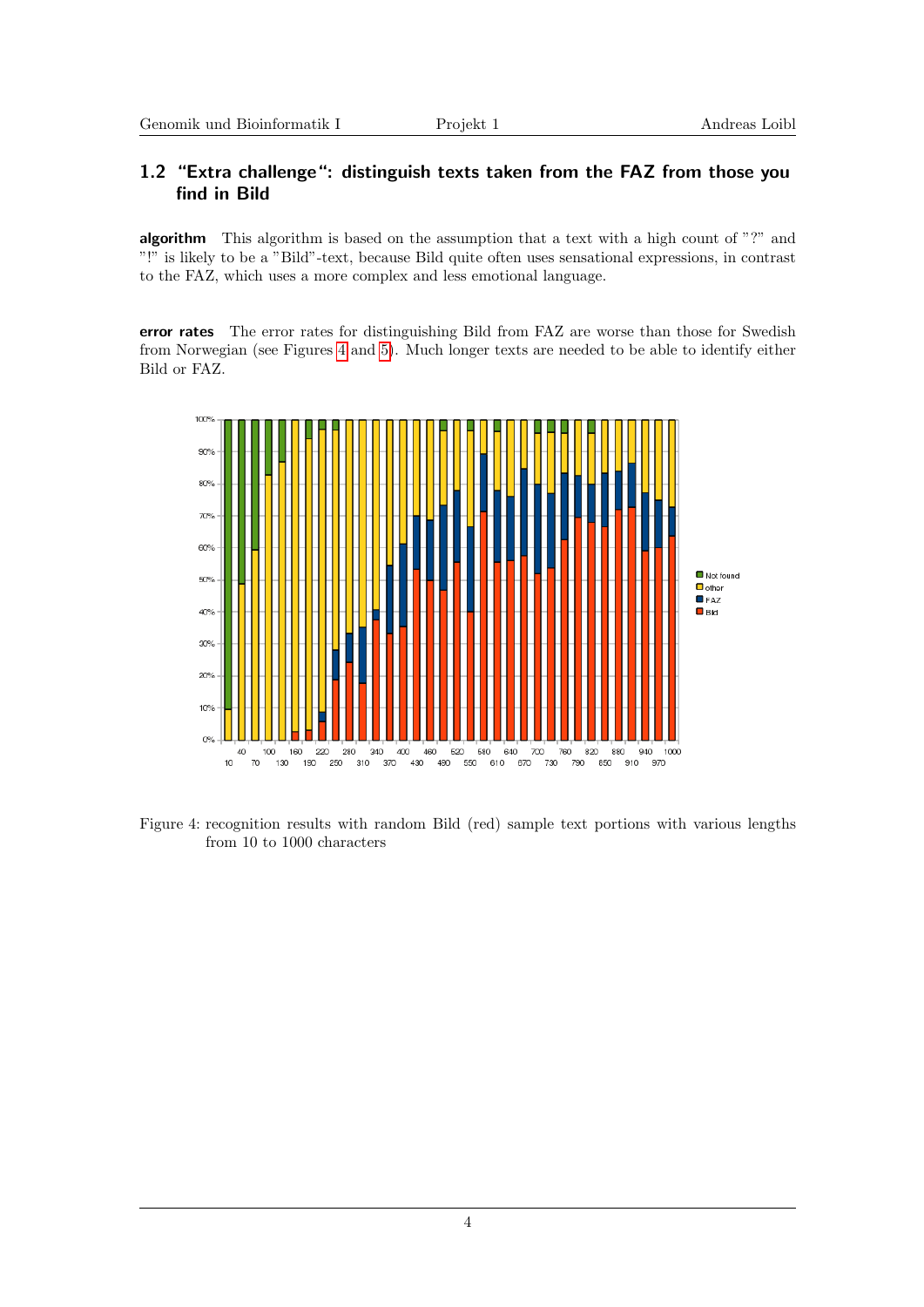

<span id="page-4-0"></span>Figure 5: recognition results with random FAZ (blue) sample text portions with various lengths from 10 to 1000 characters

Listing 1: projekt1.R

```
_1 \neq ! / usr / bin / R s cript
\vert x\vert\# Genomik und Bioinformatik I
|s| \# Projekt 1 (Identify languages by text analysis)
  # written by Andreas Loibl (enrollment no. 1524148)5
   source(file="readText.R")7
   \# identify German Newspaper :
9 ###########################
10 \# distinguishes texts from the German newspapers FAZ and Bild by analyzing
11 \# the relative frequency of punctuation marks in the text. This algorithm
12 \n\#\ is based on the assumption a text with a high count of "?" and "!" is
13 \# likely to be a "Bild"-text, because Bild quite often uses sensational
\begin{array}{c} 14 \neq 0 \end{array} expressions.
15 \neq\begin{array}{lll} \text{16} & \# & \text{So this function is able to decide if the given text is taken from Bild} \\ \text{17} & \# & \text{or from FAZ (or generic "Text" if the data is not distinguishable enoma)} \end{array}17 \# or from FAZ (or generic "Text" if the data is not distinguishable enough
        )
18
19 identifyGermanNewspaper <- function (inputText) {
_{20} count \leq numeric ()
21 for (i in c("!", "\\\langle \rangle?", "\\...", ", ")) {
\begin{aligned} \text{tmp} &\leftarrow \text{unlist}(\text{gregexpr}(\text{i}, \text{inputText})) \end{aligned}23 if (\text{tmp}[1] > 0) count [i] < length (\text{tmp}) else count [i] < 024 }
\left| \right| if (sum(count) > 5) {
\frac{26}{126} if ((\text{count}[\sqrt[n]{2^n}+\text{count}[\sqrt[n]{2^n}]) / \text{sum}(\text{count}) > 0.1) return ("Bild")
27 if ((\text{count}[\sqrt[n]{?}] + \text{count}[\sqrt[n]{?}]) / \text{sum}(\text{count}) < 0.05) return ("FAZ")
```